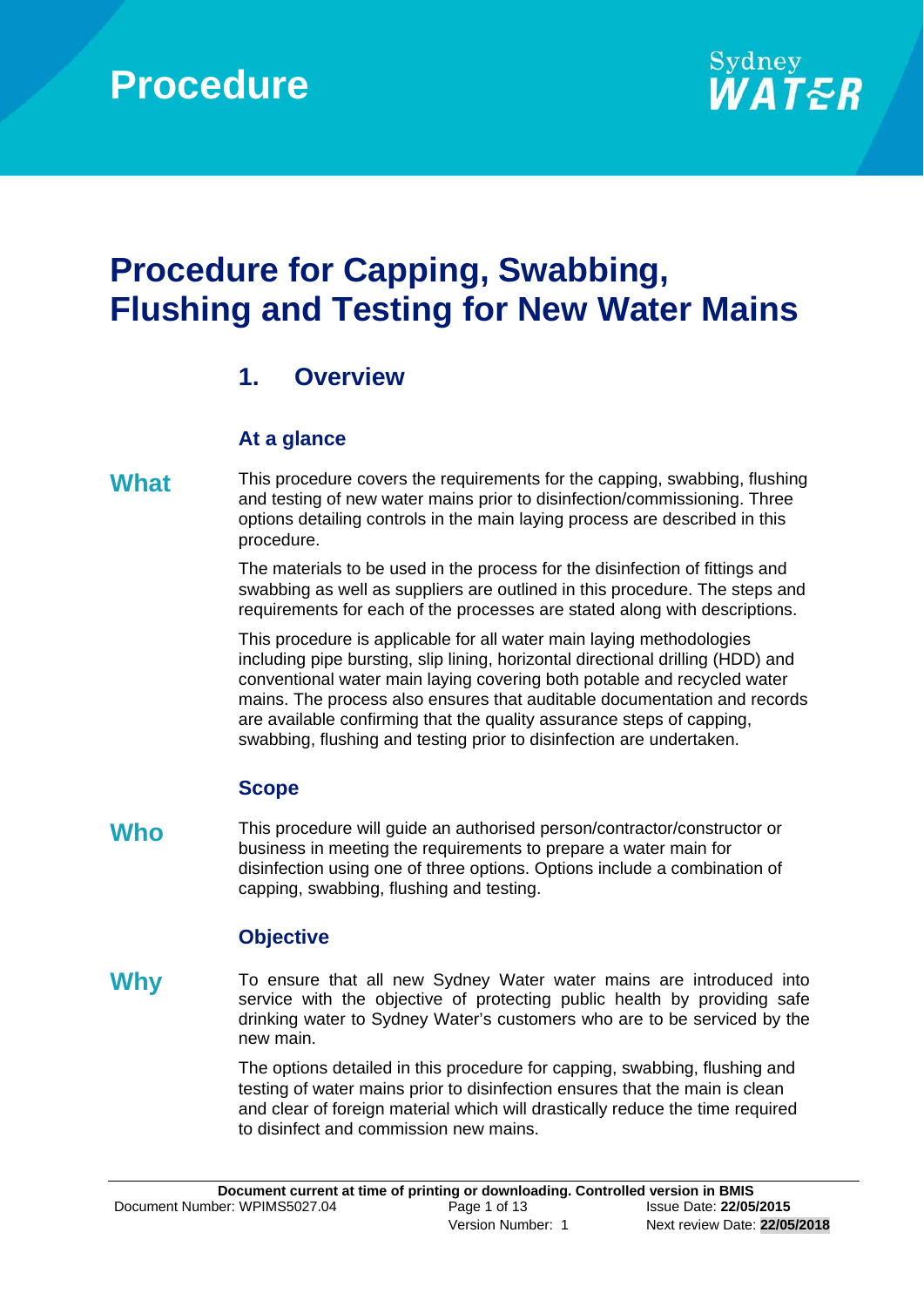# **2. Procedure in detail**

Sydney Water requires all new water mains to be laid in accordance with one of the three options detailed below in preparation for disinfection. The Water Supply Code of Australia Sydney Water Edition 2014 (particularly sections 15.1.1 to 15.1.4 and section 18) must also be referred to in conjunction with these options. Refer to Appendix 1 for a process flow chart.

All contractors are to develop and implement a new Safe Work Method Statement (SWMS) to cover the risks identified in this procedure. All contractors must develop Inspection and Test Plans (ITPs) that cover the risks and requirements detailed in this document.

### **2.1 Controls used for pipelaying in preparation for disinfection**

### **2.1.1 Option 1 - Capping/sealing of pipes and fittings**





The following actions are mandatory:-



**Figure 1 Pipes capped overnight in trench Figure 2 Fittings capped overnight in trench**



**Figure 3 Pipes stored without protective caps Figure 4 Pipes and fittings stored with protective caps**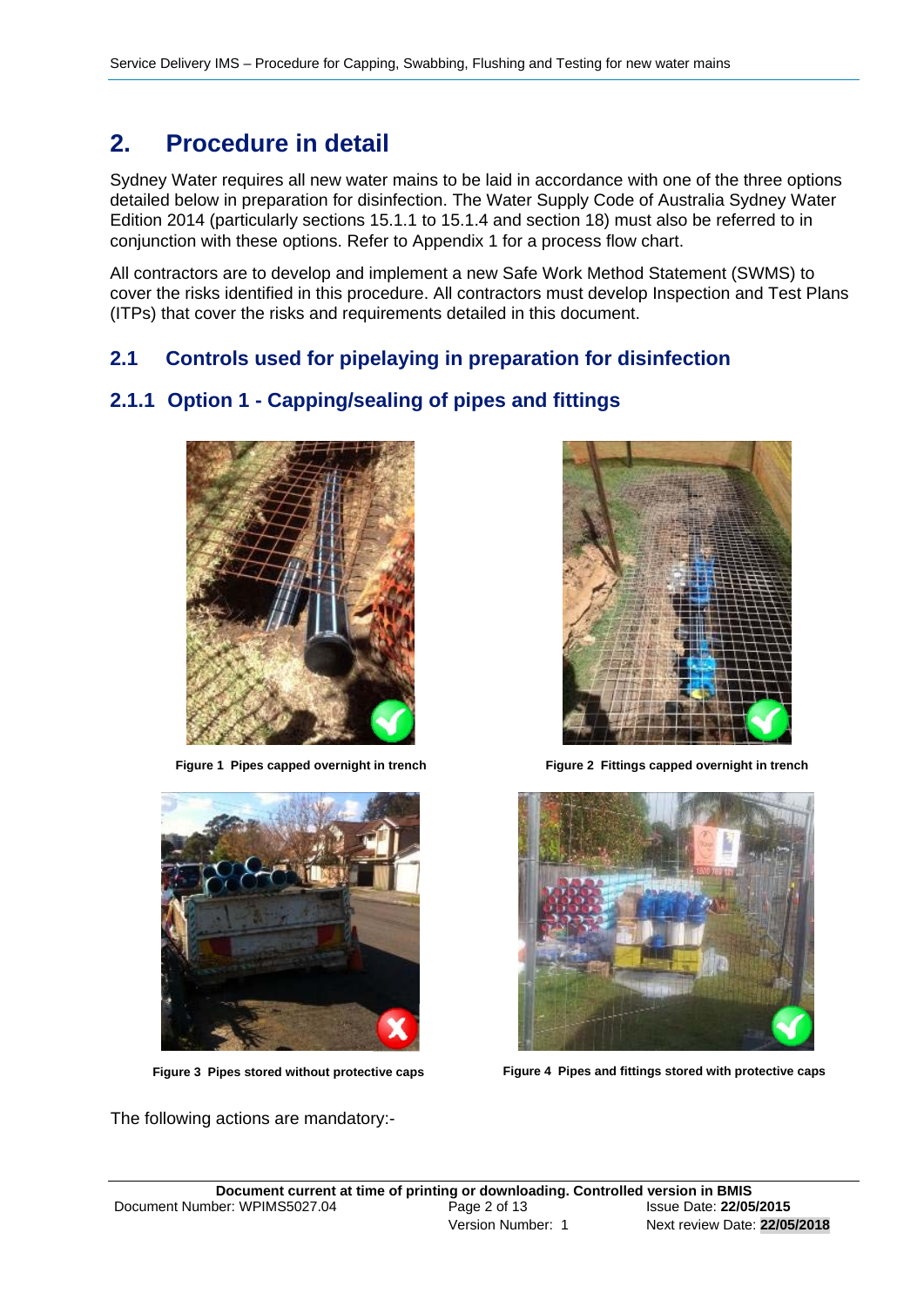- 1. All pipes up to **200mm** in diameter shall be capped/sealed either from the manufacturer's /suppliers premises or within 2 working days of the pipes being received on site. (For pipes greater than DN200mm capping/sealing is optional)
- 2. During and after pipelaying operations in order to prevent contamination, the contractor shall supply and use caps or equivalent to seal **all** open ends of pipes, fittings and valves.
- 3. At the end of each day pipes and fittings in excavations are to be sealed to prevent water or contaminants entering the pipe. When recommencing works any water is to be removed from the trench prior to the removal of caps/plug or seal.
- 4. Sealing is to remain in place during boring to prevent any contamination.
- 5. Each pipe is to be visually inspected for contaminants prior to laying. Wipe and remove any material prior to installation.
- 6. Without **exception** all main taps, fittings and connecting of pipes shall be sprayed with 1% sodium hypochlorite (sodium hypo) (Cliklorite Sanitiser).
- 7. Clear coupons from hole saws after each drill, **speed bores are not to be used.**
- 8. In preparation for flushing and disinfection each end of laid pipe is required to have flushing bends installed. Larger mains to be tapered down to accommodate flushing bends (currently available up to 150mm) or temporary tees installed at the ends of the main.
- 9. Flush main for a minimum 15 minutes or until clear. If water is not clear within 30 minutes check feedwater. If feedwater is not clear contact Sydney Water staff. If feedwater is clear the main must be swabbed as many times as necessary until the water exiting the new main is clear.
- 10. A turbidity and odour test will then be required to be undertaken by a third party (a list of Sydney Water certified Field Testers is available).
- If acceptance criteria are met the main is then ready for disinfection.

**It is the responsibility of the constructor to ensure that the mains are laid in accordance with this procedure. If any of the acceptance criteria fails (turbidity, odour, disinfection process, failure of controls, etc) and is related to contamination in the main laying process, then the main MUST be swabbed and re-tested**

### **2.1.2 Option 2 - Capping/sealing of pipes & fittings and swabbing**

Follow steps 1 to 8 in 2.1.1. Following construction the water main is to be swabbed (refer to Figure 5) in one continuous length using water pressure to propel the swab along the length of the water main to an exit point.

The following actions are mandatory:-

- 1. A control for the swab discharge is to be developed by the contractor. Not using a swab catcher could present a risk and all OHS controls shall be in place before use.
- 2. Keep swabs clean and stored in plastic bags until immediately prior to insertion. Swabs shall only be used once for long length runs and then disposed of appropriately.
- 3. Ensure swab catcher is kept clean and stored appropriately.
- 4. Two standpipes should be kept clean and stored separately and used only for swabbing and flushing purposes.
- 5. Hydrant box should be clean and free of water and debris before attaching standpipe.
- 6. Spray standpipe ends, clean and spray springs using 1% sodium hypo (Cliklorite Sanitiser) prior to installation of standpipe for swabbing.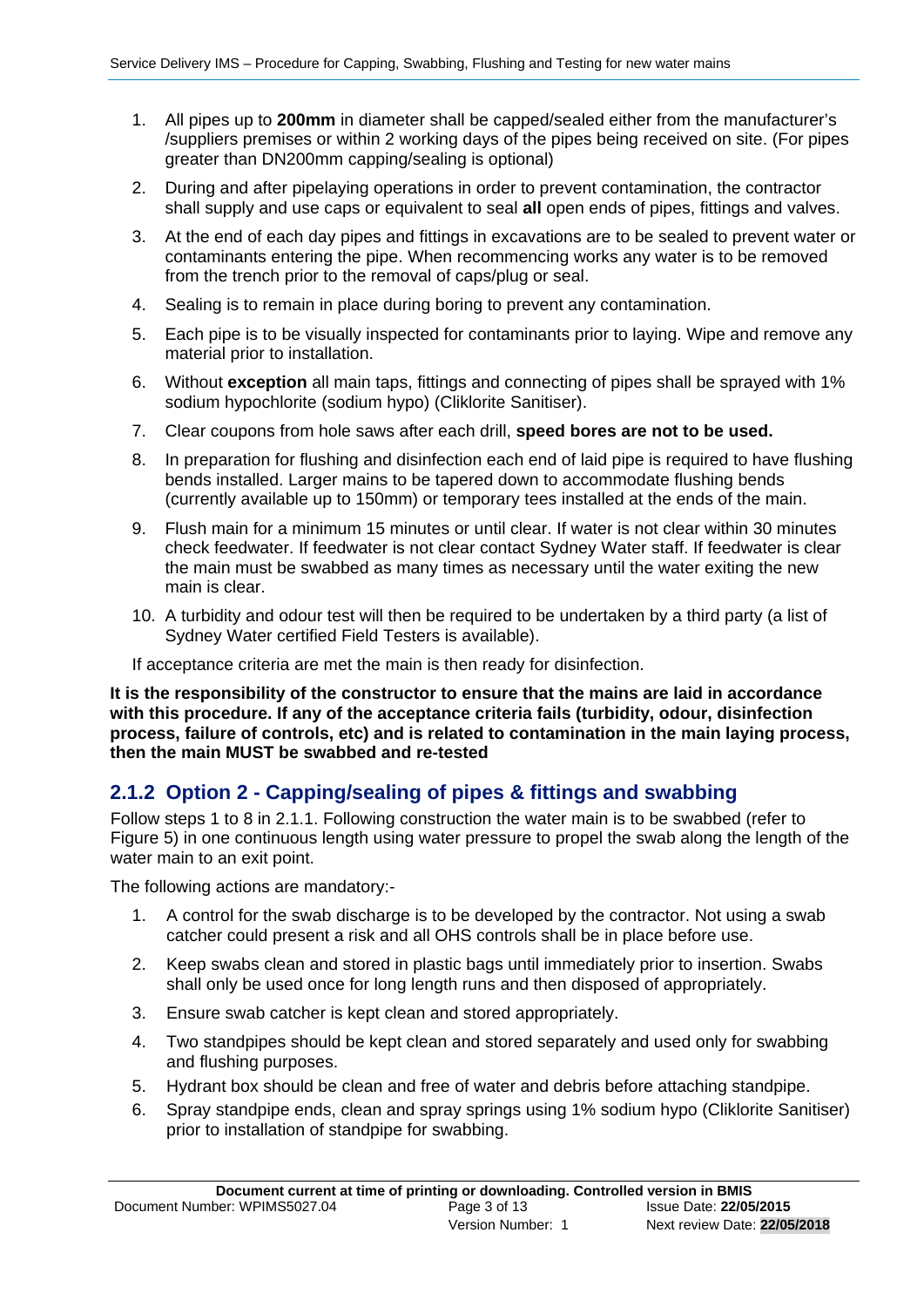- 7. When attaching swab catcher to hydrant tee, spray hydrant tee and catcher with 1% sodium hypo (Cliklorite Sanitiser) immediately prior to installation.
- 8. Swabbing sponges should be immersed in a stainless steel bucket filled with 500mL 1% sodium hypo (Cliklorite Sanitiser) immediately prior to the swabbing operation.
- 9. Insert swabs using a clean plunger.
- 10. Operate the controlling hydrant to propel the swab along the main at a velocity of between 0.5 and 1.0 m/s.
- 11. Control discharge water away from the trench into a surface drain following the approved environmental site management plan.
- 12. Upon removal of the swabs flush main for a minimum 15 minutes or until clear. If water is not clear within 30 minutes check feedwater. If feedwater is not clear contact Sydney Water staff. If feedwater is clear the swabbing must be repeated as many times as necessary until the water exiting the new main is clear.
- 13. Record the number of swabs (using ITP) as they leave the main to ensure that none are left in the main. In the event of a swab failing to emerge from the main, the swab shall be located and removed together with any obstruction.
- 14. A clarity and odour test will then be required to be undertaken by Sydney Water certified Field Testers. There will be no change to the current Delivery Management controlled process when swabbing is undertaken in relation to the clarity testing.
- 15. Close the controlling hydrant.
- 16. Flushing bends will remain in place for disinfection of the new main.

If acceptance criteria are met the main is then ready for disinfection.

**It is the responsibility of the constructor to ensure that the mains are laid in accordance with this procedure. If any of the acceptance criteria fails (clarity, odour, disinfection process, failure of controls, etc) and is related to contamination in the main laying process, then the main MUST be re-swabbed and a turbidity test must be undertaken.** 

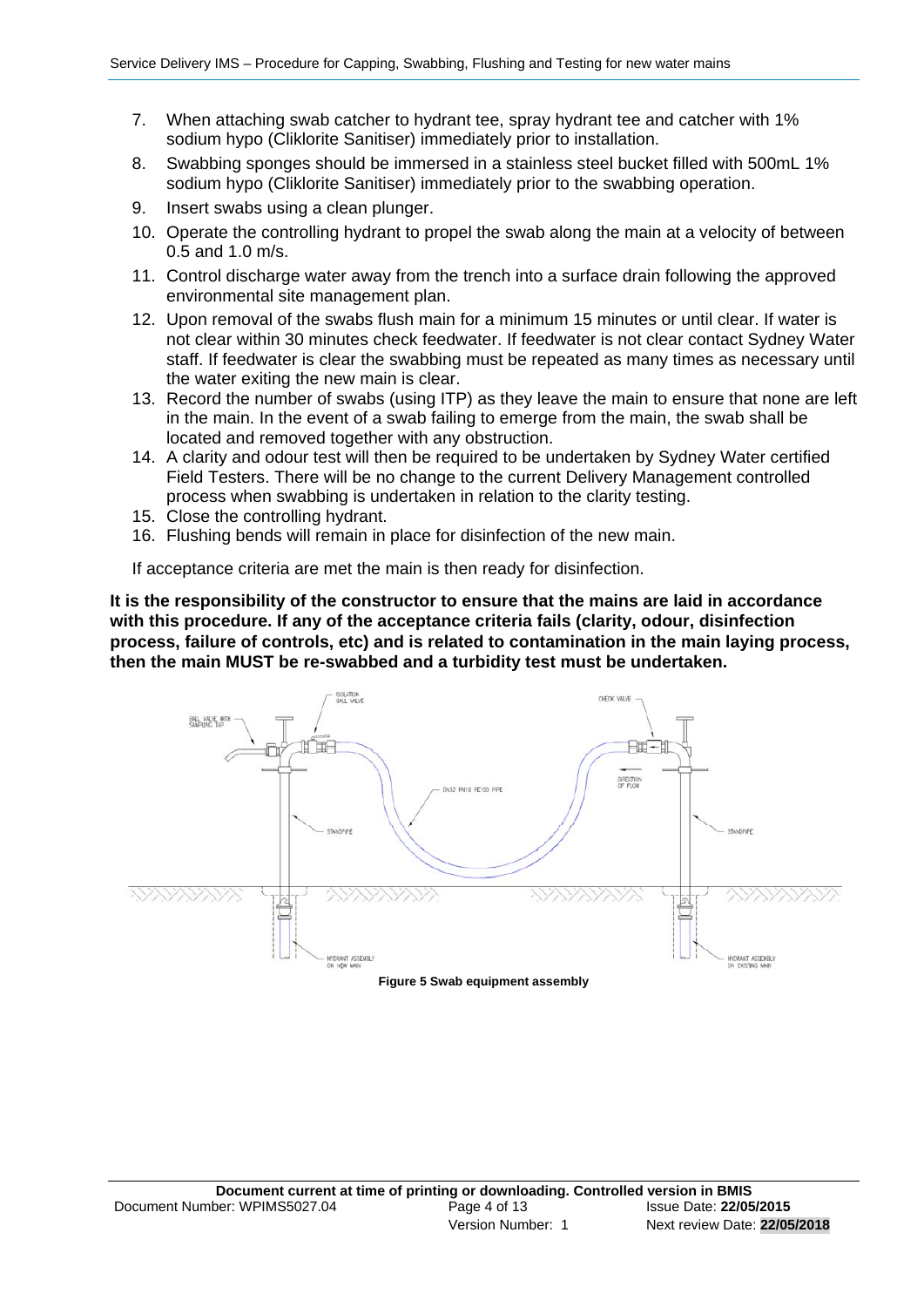



**Figure 6 Discharged water & swab controlled Figure 7 Discharged water & swab uncontrolled**



**Figure 8 Discharged water directed away from trench Figure 9 Discharged water into Trench**



### **2.1.3 Option 3 - Capping/sealing of pipes & fittings and swabbing for short single length runs (up to 18 meters in length)**

Follow steps 1 to 5 in 2.1.1.

The following actions are mandatory:-

- 1. Short single length pipe runs may be swabbed with a sponge and Cliklorite solution prior to laying (above ground) provided contamination is controlled during construction (refer to steps 1 to 7 in 2.1.1). All tees and fittings also require treatment with Cliklorite solution before installation (a safe method work statement required).
- 2. Swabbing sponges should be immersed in a stainless steel bucket filled with 500mL 1% sodium hypo (Cliklorite Sanitiser) immediately prior to the swabbing operation.
- 3. Testing of the main (odour & clarity/turbidity and hydrostatic pressure test) by Sydney Water certified Field Testers may be undertaken at the same time other new mains are connected to short single length runs. If acceptance criteria are met the main is ready for disinfection.
- 4. If no other new mains are connected to the short single length run then the main can be scheduled for disinfection unless approved otherwise by Sydney Water (provided that there are no control breaches).

**It is the responsibility of the constructor to ensure that the mains are laid in accordance with this procedure. If any of the acceptance criteria fails (clarity, odour, disinfection**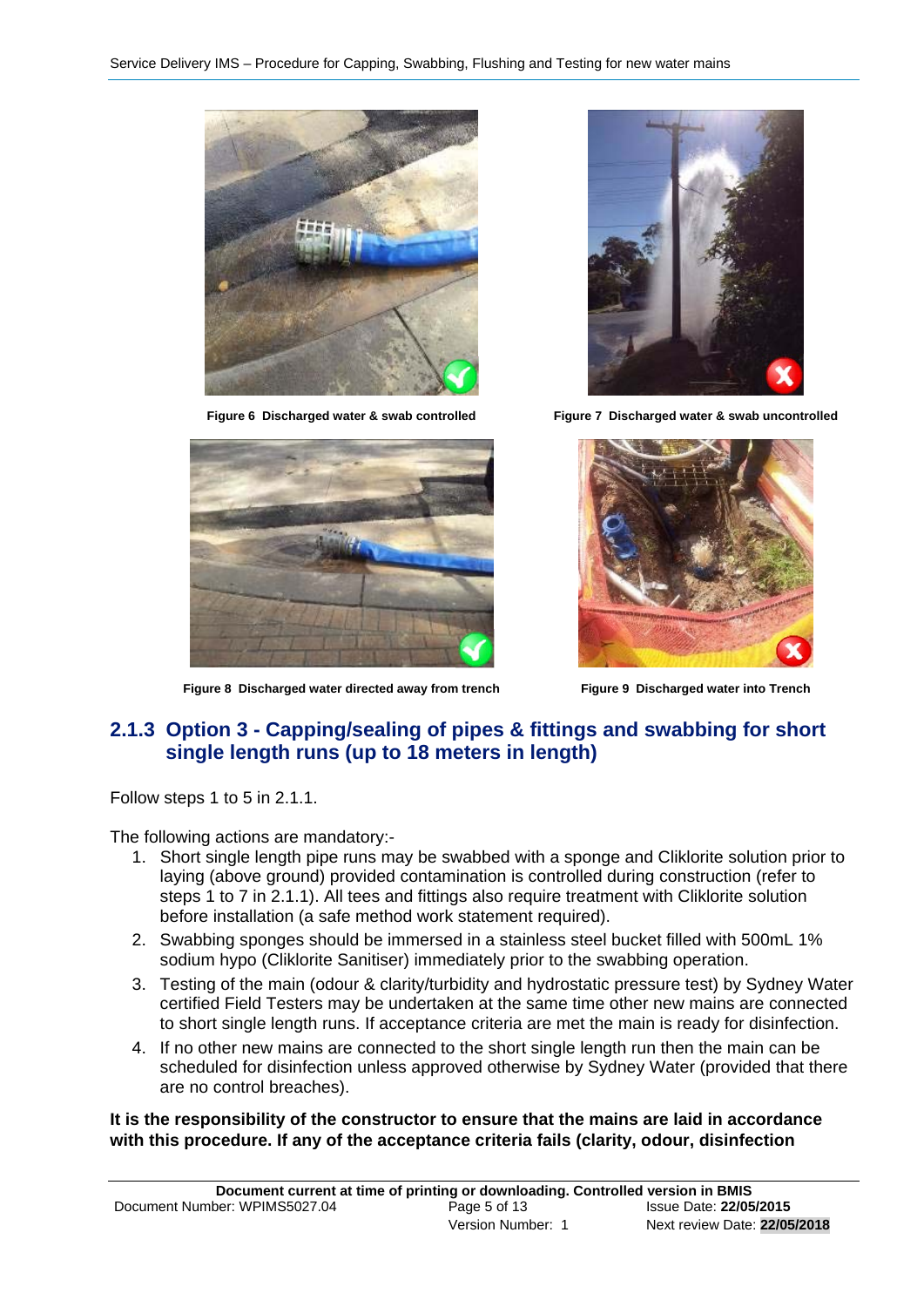**process, failure of controls, etc) and is related to contamination in the main laying process, then the main MUST be re-swabbed and a turbidity test must be undertaken.** 

### **2.2 Testing**

### **2.2.1 Sampling**

After flushing a sample must be collected for a turbidity or odour testing (option dependant). The hydrant box must be clean and free of water and debris before attaching the standpipe to minimise the risk of sample contamination. Figures 10 and 11 show a typical standpipe sampling tap arrangement. The sample is to be collected in a clean clear glass jar (or vial if undertaking a turbidity test).





**Figure 10 Standpipe with sampling tap Figure 11 Collect sample in clean glass jar or turbidity vial**

### **2.2.2 Turbidity / Clarity Testing**

Clarity or turbidity can be defined as the cloudiness caused by fine suspended matter like clay or silt in the water. Elevated turbidity can be detected by customers (affects aesthetic quality) and can cause the disinfection process to fail (can affect public health by shielding or protecting bacteria).

**Two different methods for assessing the turbidity/clarity of the water are outlined below. The required method as stated in Section 2.1 (options) must be used.** 

### **Method 1 Turbidity Testing**

Turbidity testing is a quantitative test and is conducted using a turbidity meter which provides a turbidity result.

After flushing, a turbidity test can be carried out (in place of clarity testing) by a trained sampling person with the results recorded in the contactor's ITP. This is to be done for all pipe sizes.



**Figure 12 HACH turbidity meter** 



- Ensure meter is calibrated in accordance with manufacturers standards
- Collect water sample in vial provided with test kit
- Ensure outside of vial is clean and free of any moisture by wiping the outside with a lint free tissue.
- Wipe a thin film of oil solution provided in the kit over the outside of the vial.
- Insert vial into meter and press read.
- The turbidity level of the water will be displayed on the meters screen and record result.

Please follow manufacturer's instructions for other types of meters.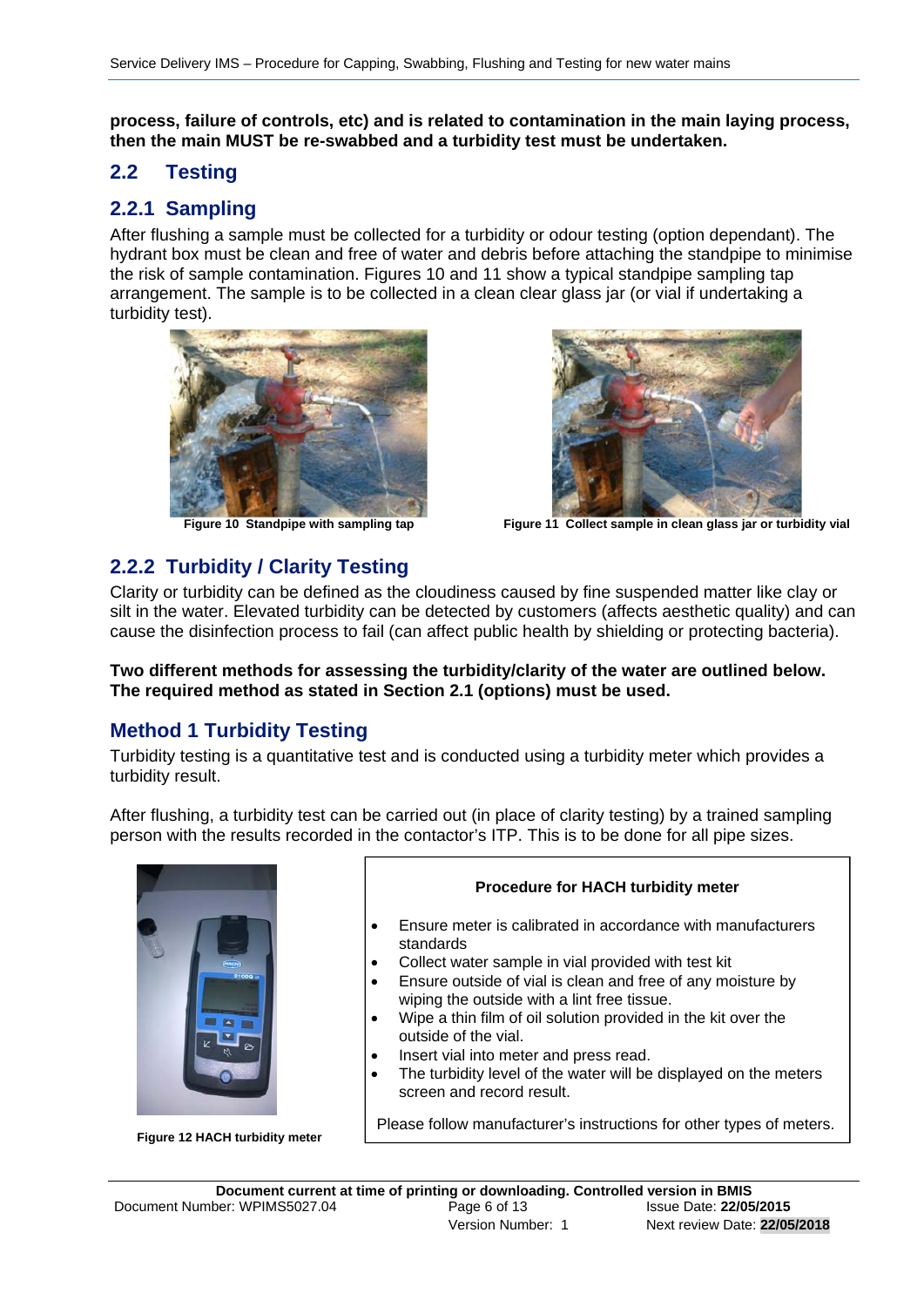### **When turbidity testing is undertaken disinfection cannot be requested until turbidity is less than or equal to 2 NTU.**

The following problems could lead to wrong turbidity results:

- Dirty glass vial (clean vial)
- Scratches on the outside of the vial (replace vial)
- Moisture on the outside of the vial (wipe with lint free cloth/tissue)
- Fluctuating turbidity levels on same sample could indicate that the batteries may need to replaced (replace batteries)
- Air bubbles in the sample can be read as turbidity (check sample for air bubbles and if present gently tap/shake vial to eliminate air bubbles)

### **Method 2 Clarity Testing**

Clarity testing is a simple test that can be used to estimate turbidity. Clarity testing is qualitative and is based on estimating how clear the water is using sight.

After flushing, a clarity test will be carried out by a trained sampling person with the results recorded in the contactor's ITP. This is to be done for all pipe sizes.

Collect a sample in a clean clear glass jar and hold up against a white background.



**Figure 13 Check sample for clarity against a white background**

Descriptions that can be used for clarity include; clear, cloudy/milky, black/brown, yellow/orange, blue/green and other (provide description).

#### **Disinfection cannot be requested until clarity has been recorded as clear.**

### **2.2.3 Odour Testing**

Odour is an aesthetic characteristic that could be detected by customers. This is a simple test that can be undertaken in the field before water is disinfected and sent to customers.

Collect a sample in a clear, clean glass jar and place close to nose. Wave hand over jar towards nose (refer to Figure 14) and record odour rating. Rating is based on a scale of 1 to 5 and appears in Table 1. If odour is not acceptable (rating of 4 or 5) describe odour.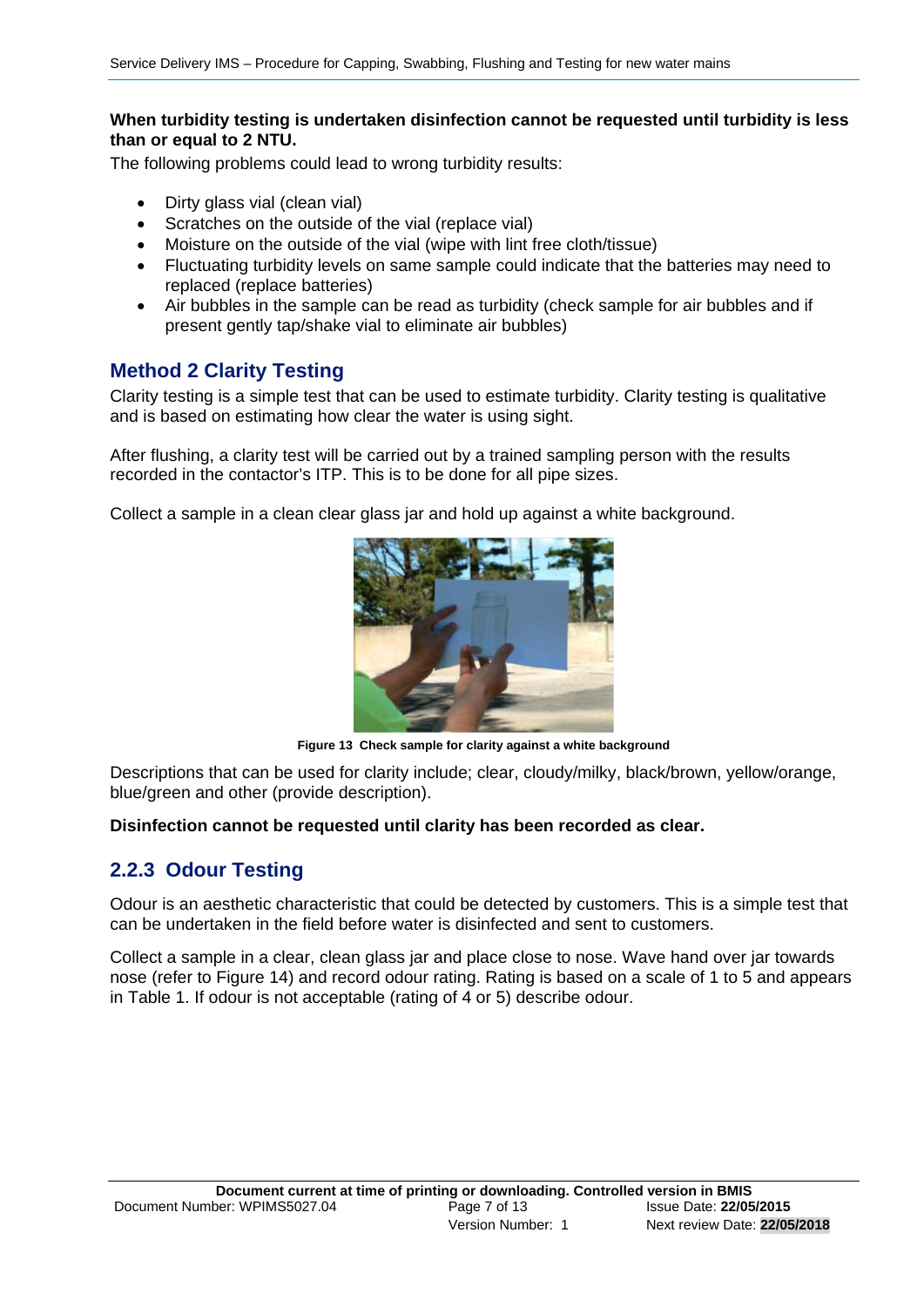

**Figure 14 Check for odour** 

#### **Table 1 Odour rating scale**

| <b>Score</b> | <b>Description</b>                                                    |
|--------------|-----------------------------------------------------------------------|
|              | This water has excellent odour and I would readily use it.            |
| 2            | This water has an acceptable odour and I would accept it if supplied. |
| 3            | This water has some odour and I would accept it if supplied.          |
| 4            | This water has a bad odour and I would not accept it if supplied.     |
| b            | This water is undrinkable, totally offensive.                         |

Recover hydrant after testing.

#### **Disinfection cannot be requested until an odour test score of between 1 and 3 is achieved.**

### **2.3 Disinfection**

Disinfection of new mains where required will be carried out by Sydney Water, who will determine the type of disinfectant (either ozone or chlorine) to be used based on size and length. This will be identified as part of design review in conjunction with the Flow Isolation Flow Management (FIFM) impact assessment.

Requests for disinfection will be submitted to Sydney Water via SWConnect.

### **2.3.1 Ozonation**

For projects identified to be disinfected by ozone, disinfection requests will be submitted in conjunction with water main connection requests, a minimum of ten working days prior to the proposed connection date.

Sydney Water will provide disinfection results and confirm the connection date a minimum of five working days prior the connection.

### **2.3.2 Chlorination**

For projects identified to be disinfected by chlorine, disinfection requests will be submitted a minimum of four weeks to the proposed connection date.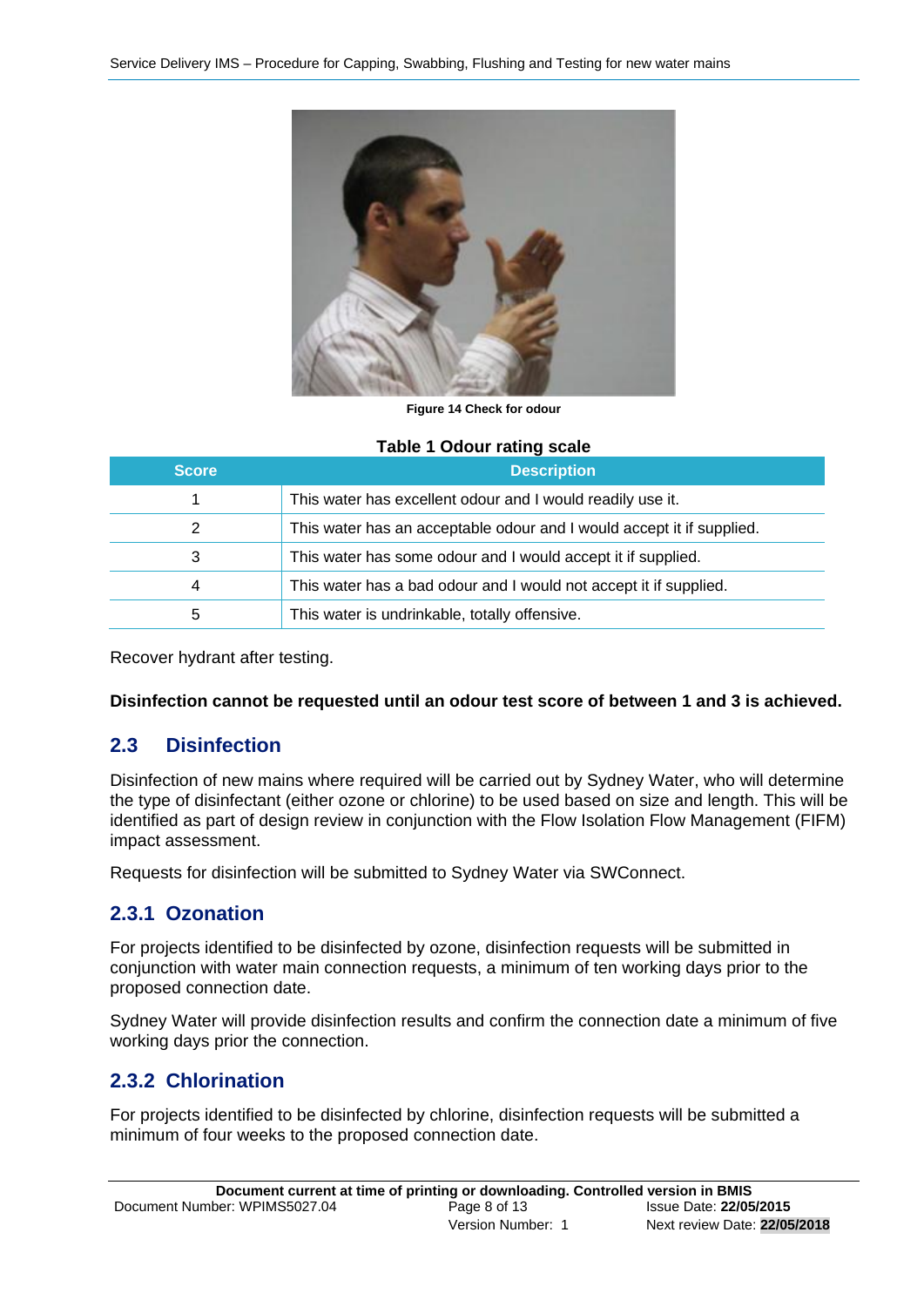Sydney Water will provide disinfection results within five working days of chlorination. If this result fails to meet procedures, an additional five working days will be required for flush and resample. If the resample also fails to meet guidelines, rechlorination will be required.

For these projects, water main connection requests cannot be submitted until a bacteriological water quality sample pass is achieved.

### **2.3.3 High risk situations**

Where suspected contamination has occurred leading to an unacceptable high risk situation (for example; entry of vermin, presence of faecal matter, etc.) bacteriological and potentially other types of sampling (depending on the type of contamination) must be collected after the main has been disinfected. Water main connection requests cannot be submitted until these water quality samples meet the acceptance criteria.

### **2.4 Materials**

#### **Swabs**

Swabs are available from Joyce Foam Products 5-9 Bridges Road **(Head Office)** Moorebank NSW 2170 Australia Telephone: 1800 021 304 Facsimile: 1800 807 168

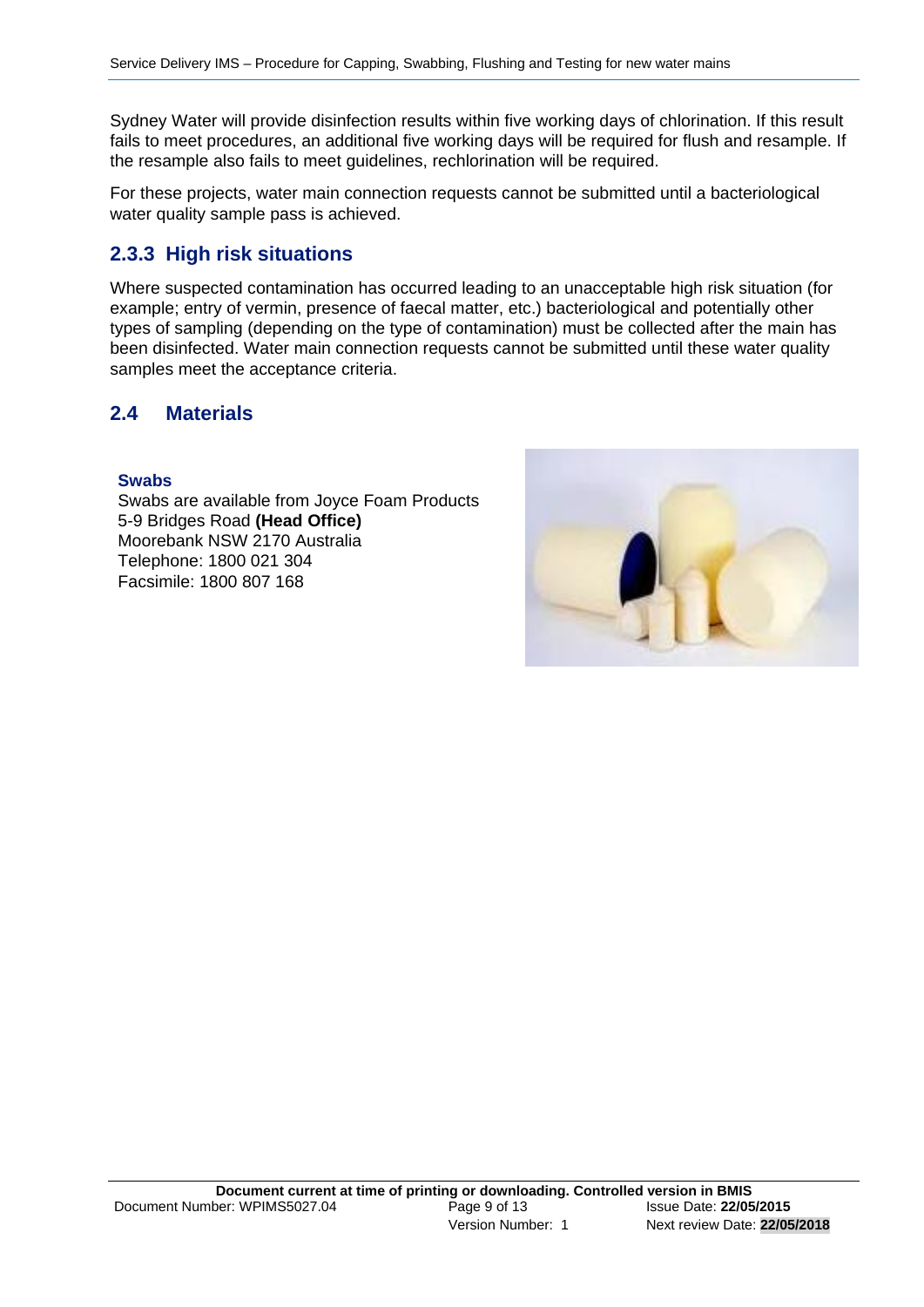| Table 2<br>Dimensions of swabs and discharge units   |                              |                            |                                                                     |  |
|------------------------------------------------------|------------------------------|----------------------------|---------------------------------------------------------------------|--|
| <b>Maximum Internal</b><br><b>Pipe Diameter (mm)</b> | <b>Swab Diameter</b><br>(mm) | <b>Swab Length</b><br>(mm) | <b>Maximum Length of Swab</b><br><b>Discharge Control Unit (mm)</b> |  |
| 100                                                  | 130-150                      | 200-250                    | Not Required                                                        |  |
| 150                                                  | 200-225                      | 300-350                    | Not Required                                                        |  |
| 200                                                  | 250-300                      | 350-400                    | Not Required                                                        |  |
| 225                                                  | 300-340                      | 400-450                    | 1500                                                                |  |
| 250                                                  | 350-375                      | 425-500                    | 1600                                                                |  |
| 300                                                  | 400-450                      | 450-600                    | 1600                                                                |  |
| 400                                                  | 500-600                      | 500-800                    | 1800                                                                |  |
| 450                                                  | 550-675                      | 600-900                    | 2000                                                                |  |
| 600                                                  | 750-900                      | 900-1200                   | 2600                                                                |  |
| 850                                                  | 1000-1275                    | 1100-1700                  | 3000                                                                |  |

#### **Cliklorite**

Cliklorite Sanitizer is available from Aussie Soap Direct

Unit 2, 16-18 Barry Road Chipping Norton NSW 2170

Phone: 02 9755 2125 Fax: 02 9755 2126

sales@aussiesoapdirect.com admin@aussiesoapdirect.com



**Figure 17 Cliklorite solution** 

Ensure all safety precautions are followed including:

- Obtain Safety Data Sheet (previously MSDS) for Cliklorite.
- Read and understand the safe handling, use and First Aid precautions.
- Have available the recommended PPE (eye, hand, skin & breathing protection where required.)
- Include recommended clean up materials if applicable and disposal of waste or containers.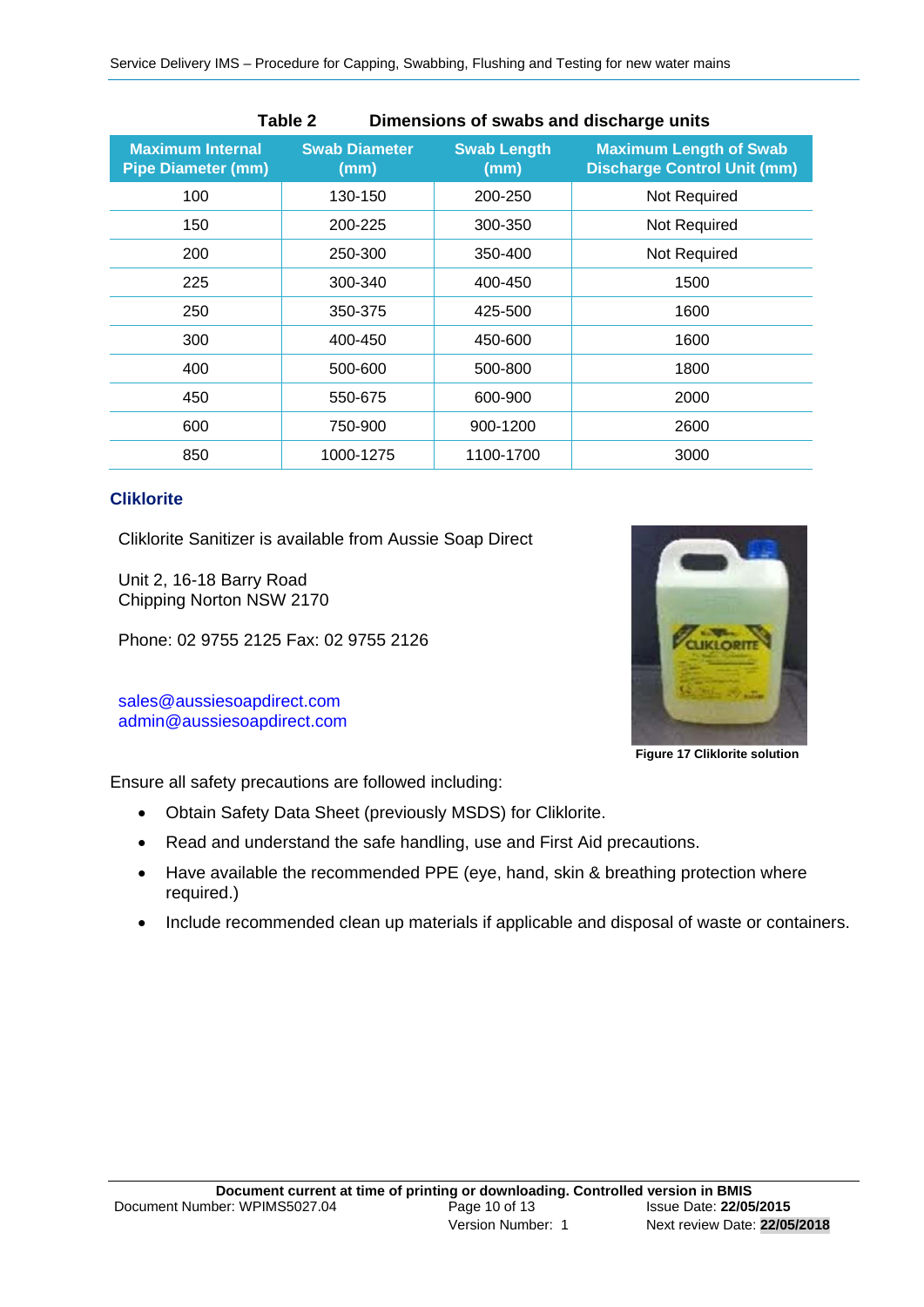| <b>Term</b>                                     | <b>Definition</b>                                                                                                                                                                                                                                                     |
|-------------------------------------------------|-----------------------------------------------------------------------------------------------------------------------------------------------------------------------------------------------------------------------------------------------------------------------|
| Pipe bursting                                   | Pipe bursting is a trenchless method of replacing buried pipelines without<br>the need for a traditional construction trench. Pipe bursting fractures a<br>pipe from the inside and forces the fragments outwards while a new pipe<br>is drawn in to replace the old. |
| Slip lining                                     | Slip lining involves the insertion of a new pipe by pulling or inverting a new<br>liner into an existing pipe.                                                                                                                                                        |
| <b>Horizontal Directional</b><br>Drilling (HDD) | A steerable trenchless method of installing underground pipes by using a<br>surface-launched drilling rig with minimal impact on the surrounding area.                                                                                                                |
| Swabbing                                        | Mechanical method of cleaning mains using a foam swab                                                                                                                                                                                                                 |
| Sodium hypo                                     | Sodium hypochlorite (liquid chlorine)                                                                                                                                                                                                                                 |
| Cliklorite                                      | Sanitiser solution made up of 1% sodium hypochlorite solution                                                                                                                                                                                                         |
| ITP                                             | Inspection & Test Plan                                                                                                                                                                                                                                                |
| Turbidity                                       | Cloudiness in water caused by fine suspend matter                                                                                                                                                                                                                     |
| <b>FIFM</b>                                     | Flow Isolation &/or Flow Management                                                                                                                                                                                                                                   |
| <b>MSDS</b>                                     | <b>Material Safety Data Sheet</b>                                                                                                                                                                                                                                     |
| <b>PPE</b>                                      | Personal Protective Equipment                                                                                                                                                                                                                                         |

# **3. Definitions**

# **4. Context**

### **4.1 References**

| Document type                  | Title                                                                                |
|--------------------------------|--------------------------------------------------------------------------------------|
| <b>Policies and procedures</b> | Water Supply Code of Australia (WSA Code 03-2011-3.1) -<br>Sydney Water Edition 2014 |
| <b>Policies and procedures</b> | Material Safety Data Sheet (MSDS) - Cliklorite (Issued 28/02/13)                     |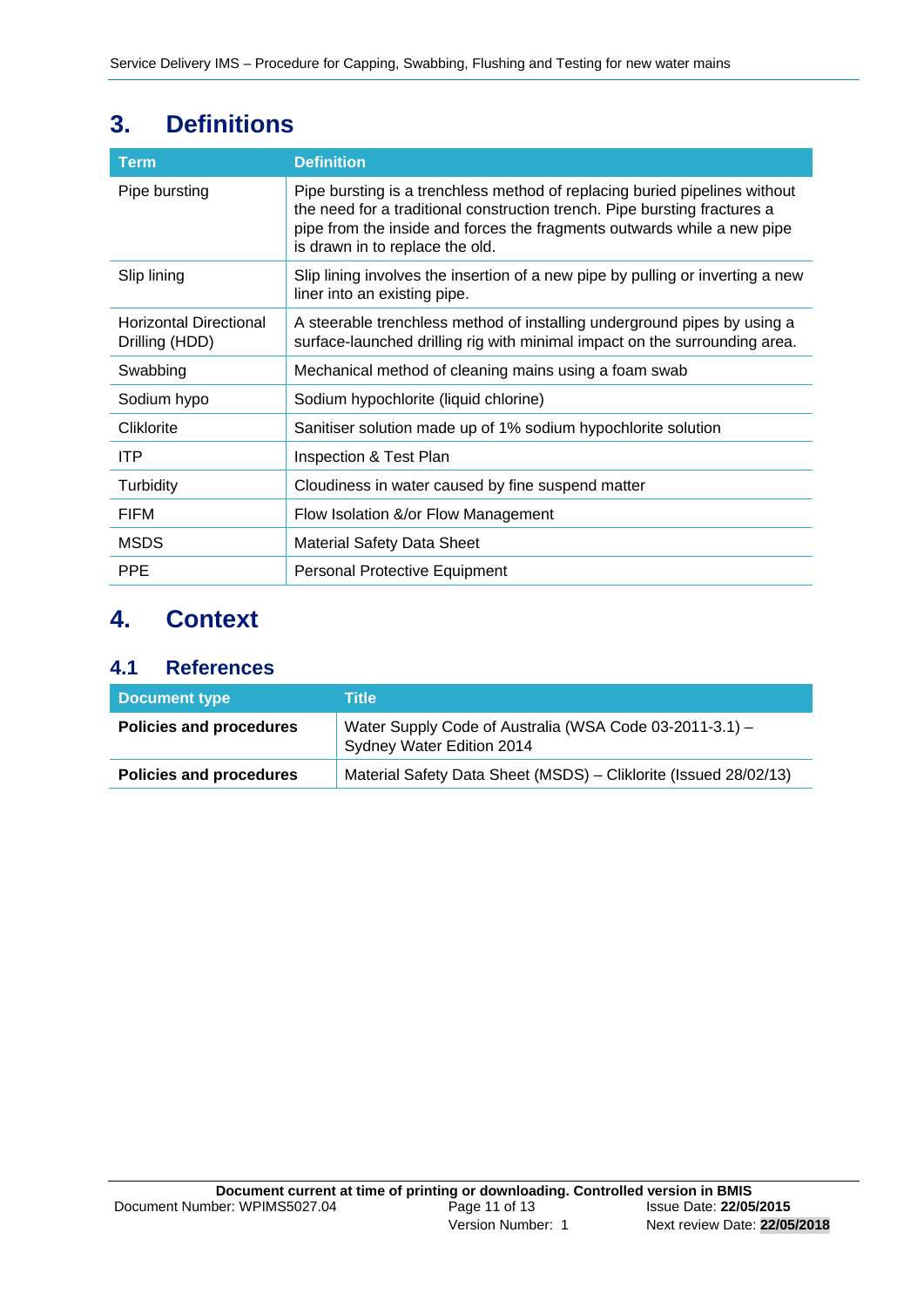# **5. Document control**

### **5.1 Review**

| <b>Stage</b>              | <b>Date</b>            |
|---------------------------|------------------------|
| <b>Original procedure</b> | Initial issue 22/05/15 |
| This review               | Initial issue 22/05/15 |
| <b>Next review</b>        | 22/05/2018             |

## **5.2 Change history**

| Version Key changes                   |
|---------------------------------------|
| New document replacing previous guide |